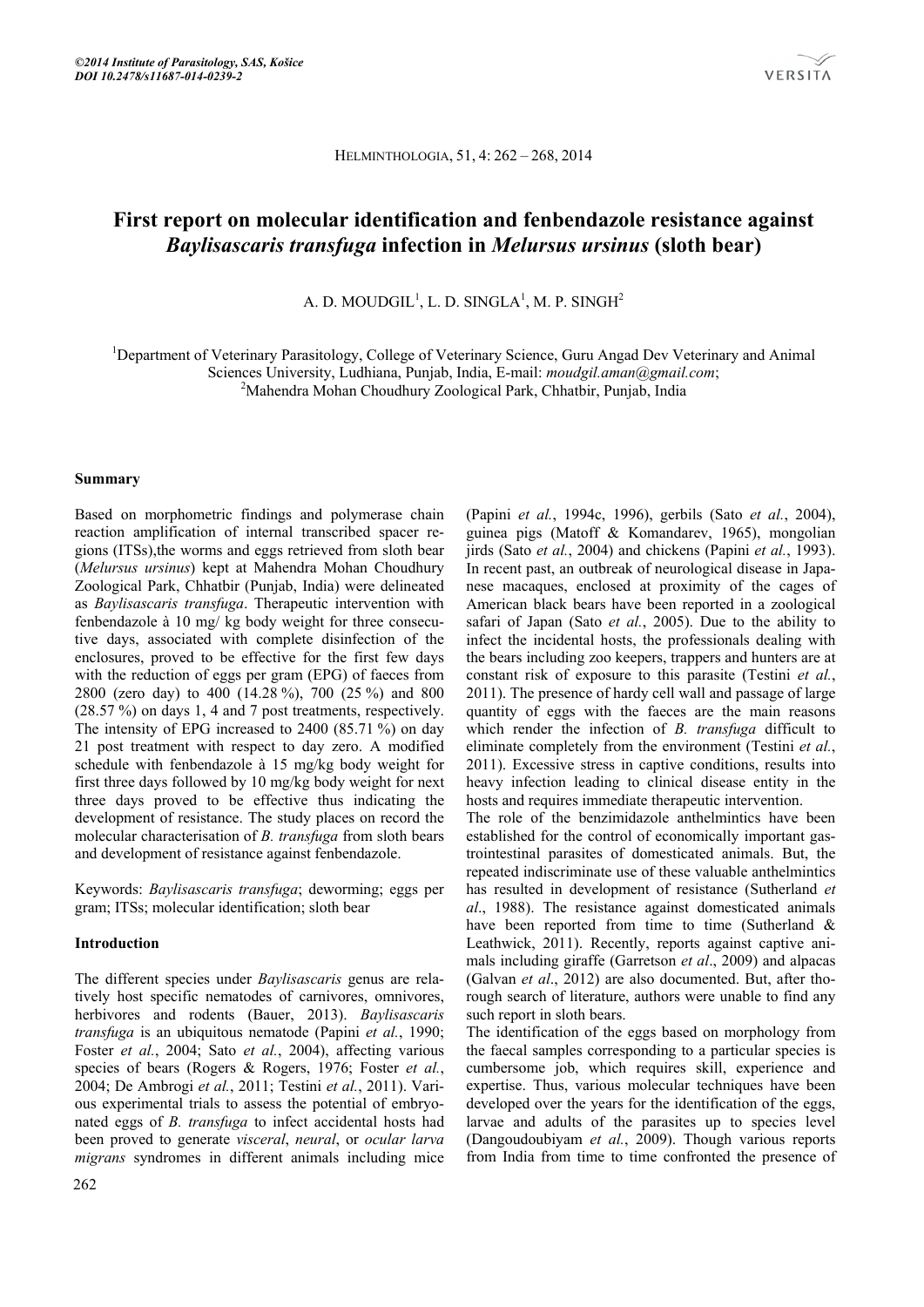ascarids in sloth and Himalayan bears (Baylis & Daubney, 1922; Islam & Nashiruddullah, 2000; Nashiruddullah & Chakraborty, 2001; Singh *et al.*, 2009), but no study supported it with molecular based diagnostic confirmation. Thus, the present study was planned with the objective of PCR-based molecular characterisation of *B. transfuga* targeting internal transcribed spacer regions (ITSs) and therapeutic management with fenbendazole to control the parasite.

#### **Materials and methods**

#### *Collection of the samples*

The faecal sample of 13 bears (8 Himalayan black bears and 5 sloth bears), kept at Mahendra Mohan Choudhury Zoological Park, Chhatbir, Punjab, India were screened seasonally (from January 2013 to January 2014) at regular basis for any parasitic infestation. All the bears (7 males and 6 females) were kept individually in separate enclosures with wooden floors. Despite of proper management by zoo authorities including anthelmintic therapy, one sloth bear (*Melursus ursinus*) showed reoccurrence of nematode infection as observed by continuous presence of ascarid eggs in the faeces. For molecular identification of the parasite, the eggs were collected from the faeces before and after deworming and the adult worms were retrieved after deworming of the infected individual with fenbendazole (Fenomar®, Virbac, India). The worms after complete washing with normal saline were kept in 70 % ethanol until further processing. The faecal samples of all the bears were collected carefully from the floor in separate polythene bags (with individual animal identity on it) and were transferred to the laboratory at the Department of Veterinary Parasitology, GADVASU, Ludhiana (India) at 4 °C for retrieval of parasitic eggs to carry out morphological and molecular analysis.

#### *Coprological examination and morphological analysis*

Before starting the processing, the faecal sample was divided into two aliquots, one for morphological and other for molecular analysis. The morphological examination was performed with light microscopy after concentrating the eggs by Sheather's sugar floatation technique (Soulsby, 1982). The morphometric analysis targeting the size of the eggs was performed as per Kazacos and Turek (1983). The length and breadth of the eggs was depicted in micrometers and was expressed considering mean  $\pm$  standard deviation.

#### *Morphological analysis of the worms*

For detailed examination male and female adult worms (n=5 each), based on size differences were selected and were subjected to morphometric studies. The length and width of the worms were measured in millimetres (mm) and were expressed considering mean  $\pm$  standard deviation. Final confirmation was made based on morphological structures of worms after clearing in lactophenol (Zajac, 1994).

#### *Genomic DNA extraction from adult worms*

The genomic DNA was extracted from adult worms with QIAamp tissue kit (Qiagen, Hilden, Germany) by following manufacturer's instruction with slight modification. The worm was kept at  $-80$  °C for 6 hours before starting the procedure. The worms were mechanicallly disrupted by using sterile pestle-mortar. The disrupted worms were kept in lysis (AL) buffer overnight at 56 °C. The final elution of the genomic DNA was carried out by using 100 µl of elution (AE) buffer.

#### *Genomic DNA extraction from eggs*

The aliquots of the faecal material collected before and after deworming were subjected to Sheather's sugar floatation technique as described above. Approximately 50 µl of the supernatant containing concentrated material was aspirated using micropipettes and was transferred to 1.5 ml eppendorff vials (Traversa *et al.,* 2004). Individual sample was then introduced to repetitive freeze -thaw process to induce complete disruption of the parasitic eggs. Genomic DNA from the eggs was extracted by using QIAamp DNA Stool Mini Kit (Qiagen, Hilden, Germany) by following manufacturer's protocol. Finally, DNA was eluted by using 100 µl of elution (AE) buffer.

#### *Primers used and PCR Procedure*

The genomic DNA's extracted from the adult nematodes and eggs were used in PCR to amplify the internal transcribed spacer regions (ITS-1 and ITS-2), by using the primers (forward: 5'-ACT GCT GTT TCG AGA CCT TTC GAG-3' and reverse: 5'-TAG CAC CTT CTT TGG ACT ATA GCC-3') (Testini *et al.,* 2011) for the detection of *B. transfuga*. The PCR protocol for amplification of the templates was performed in a 25 µl of total reaction volume with following conditions in sequential order: (i) Initial denaturation (94 °C for 12 min.), (ii) Denaturation (30 cycles of 94 °C for 30 sec.), (iii) Annealing (58 °C for 45 sec.), (iv) Extension (72 °C for 45 sec.), and (v) Final extension (72 °C for 7 min.). For complete confirmation of the eggs belonging to the same parasite species, the eggs collected from the faecal sample on day 1 post deworming were also subjected to the DNA extraction and PCR amplification process. Negative faecal sample from another bear, kept at Tiger safari in Ludhiana, screened twice served as a negative control. The DNA from the eggs of *Toxocara canis* was also run simultaneously as a control to rule out the presence of any other related species. The positive products obtained were sent for custom sequencing to Xcleris Genomics, Ahmedabad, India.

The identity of the sequences and homology was confirmed after comparing the product sequences with the sequences available in GenBank, by using Basic Local Alignment Search Tool (BLAST 2.2.22) (Testini *et al.*, 2011). To ensure open reading frame and to exclude pseudogenes individual ITSs sequences were translated into amino acid sequences and were then analysed using MEGA 5.0 (Molecular Evolutionary Genetic Analysis) software (Tamura *et al.*, 2011) for phylogenetic analysis.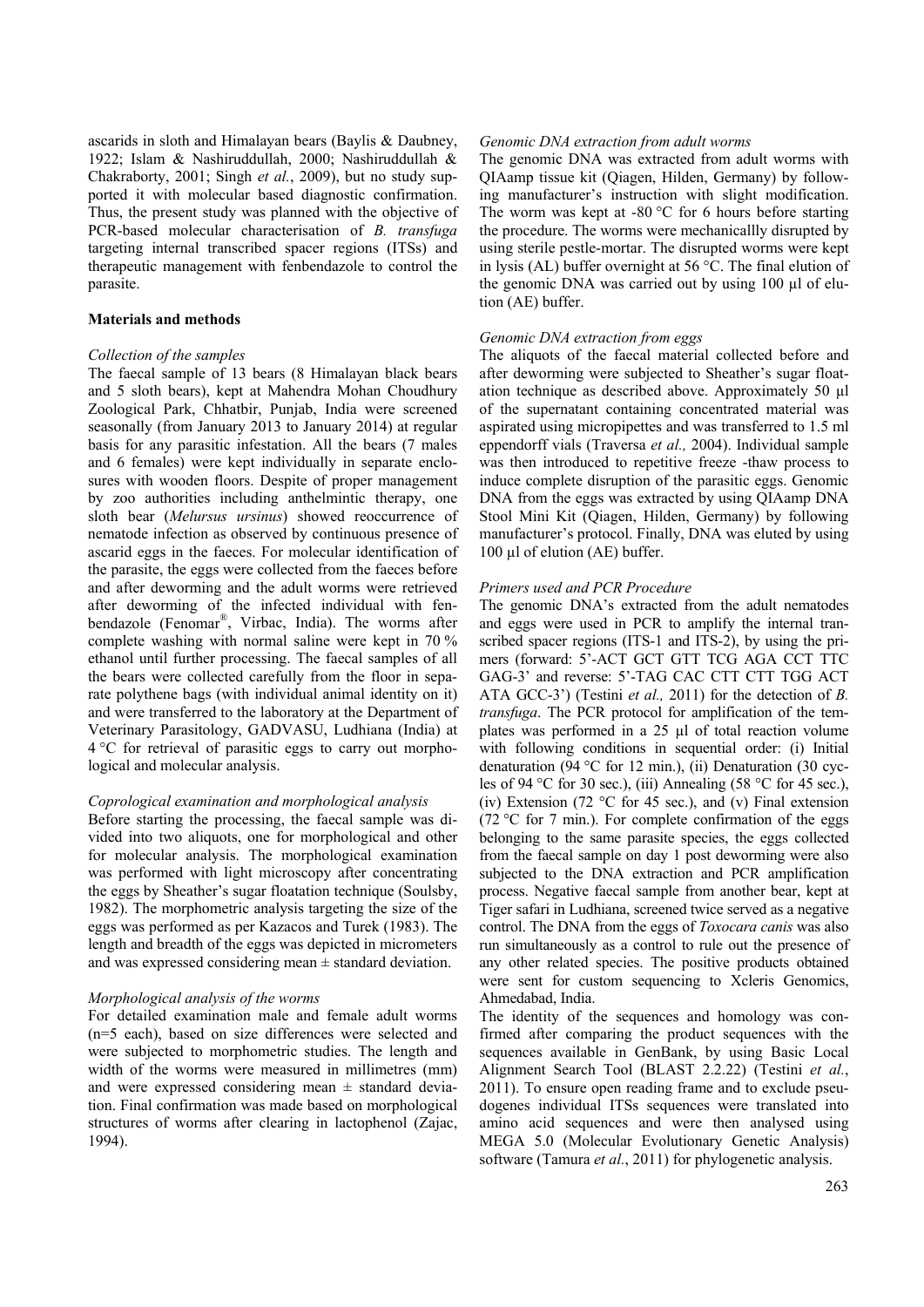

#### *Therapeutic management*

*Baylisascaris transfuga* infection was managed with fenbendazole (Fenomar®, Virbac, India) à 10 mg/ kg/ body weight *per os* for three consecutive days. Quantitative evaluation *i.e.* eggs per gram (EPG) of faeces was determined by using McMaster technique (Soulsby, 1982). Drug schedule was originally carried out for three days. Due to the failure in complete expulsion of the worms this was modified and an extended treatment schedule for six days was selected. The initial treatment with fenbendazole à 15 mg/ kg body weight for first three days was extended for another three days with a dose rate of 10 mg/kg body weight.

## **Results**

Based on microscopical examination, only one sample was found positive for ascarid eggs. All other 12 samples were found negative for any parasitic egg or cyst. After deworming, nematode worms were also recovered from the infected individual and rest of the bears were observed negative. On detailed microscopic morphological examination, brown ascarid eggs appeared rounded to oval with thick, pitted cell wall and measured morphometrically (n=10). The egg size was  $81.78 \pm 10.90$  µm (65.8 – 94.0  $\mu$ m) × 65.8 ± 9.90  $\mu$ m (47.0 – 75.2  $\mu$ m) (length × breadth) (Fig. 1).

The adult worms of *B. transfuga* were identified on the basis of gross and microscopic morphological examination. Grossly, the size of the male worms (n=5) were measured  $79.2 \pm 11.3$  mm  $(64 - 94$  mm)  $\times$   $1.5 \pm 0.3$  mm  $(1.2 -$ 1.8 mm) (length  $\times$  width), whereas, female parasites (n=5) were measured  $162.8 \pm 18.7$  mm  $(138 - 183$  mm)  $\times 2.3 \pm 18.7$ 0.5 mm (1.7 – 2.9 mm) (length  $\times$  width), respectively (Fig. 2). The distinctive morphological features included three developed triradiate lips (one dorsal and two subventral) with cervical alae and filariform oesophagus (Fig. 3) in adult parasites of *B. transfuga*. The caudal ends of the male parasites were slightly rolled with presence of large number of precloacal papillae  $(48 – 70)$  (Fig. 4), with prominent cloacal opening and tail knob (Fig. 5), whereas female posterior end had a blunt tail.



Fig. 1. Photomicrograph of Unembryonated *B. transfuga* egg Fig. 2. The adult male (78 mm) and female (175 mm) *B. transfuga* worms collected from sloth bear

An 1177 base pair product was obtained after amplification of the DNA extracted from the eggs and the adults. Similar size products were also obtained for the DNA templates of the eggs retrieved after deworming, confirming the infection of sloth bear with *B. transfuga* only (Fig. 6). The similarity between the *B. transfuga* sequences obtained in the present study with the sequences available in GenBank targeting ITSs by Arizono *et al.* (2010) (AB571304.1), Testini *et al.* (2011) (HM594951.1) and Franssen *et al.* (2013) (KC543489.1) approached 99, 97 and 97 per cent, respectively (Fig. 7) by applying sequence diversity calculations targeting intra-population diversity. All other 12 samples found negative by classical parasitological technique were also confirmed negative by PCR. The primers were not able to amplify the DNA retrieved from the eggs of *Toxocara canis.*



Fig. 3. Photomicrograph of anterior end of *B. transfuga* showing triradiate lips (A), cervical alae (B) and oesophagus (C)

The bear showed high EPG (2800) for *B. transfuga* eggs before the therapeutic intervention. The regular intervention strategy *i.e.* deworming with fenbendazole à 10 mg/kg body weight for 3 consecutive days proved little effective with decreased EPG values, ranging between 400 – 800 at days 1, 4 and 7 post treatment with a decrease in 85.73 %, 75.0 % and 71.43 % on days 1,4 and 7, respectively. But, an increased EPG value of 2400 (6 times) was recorded at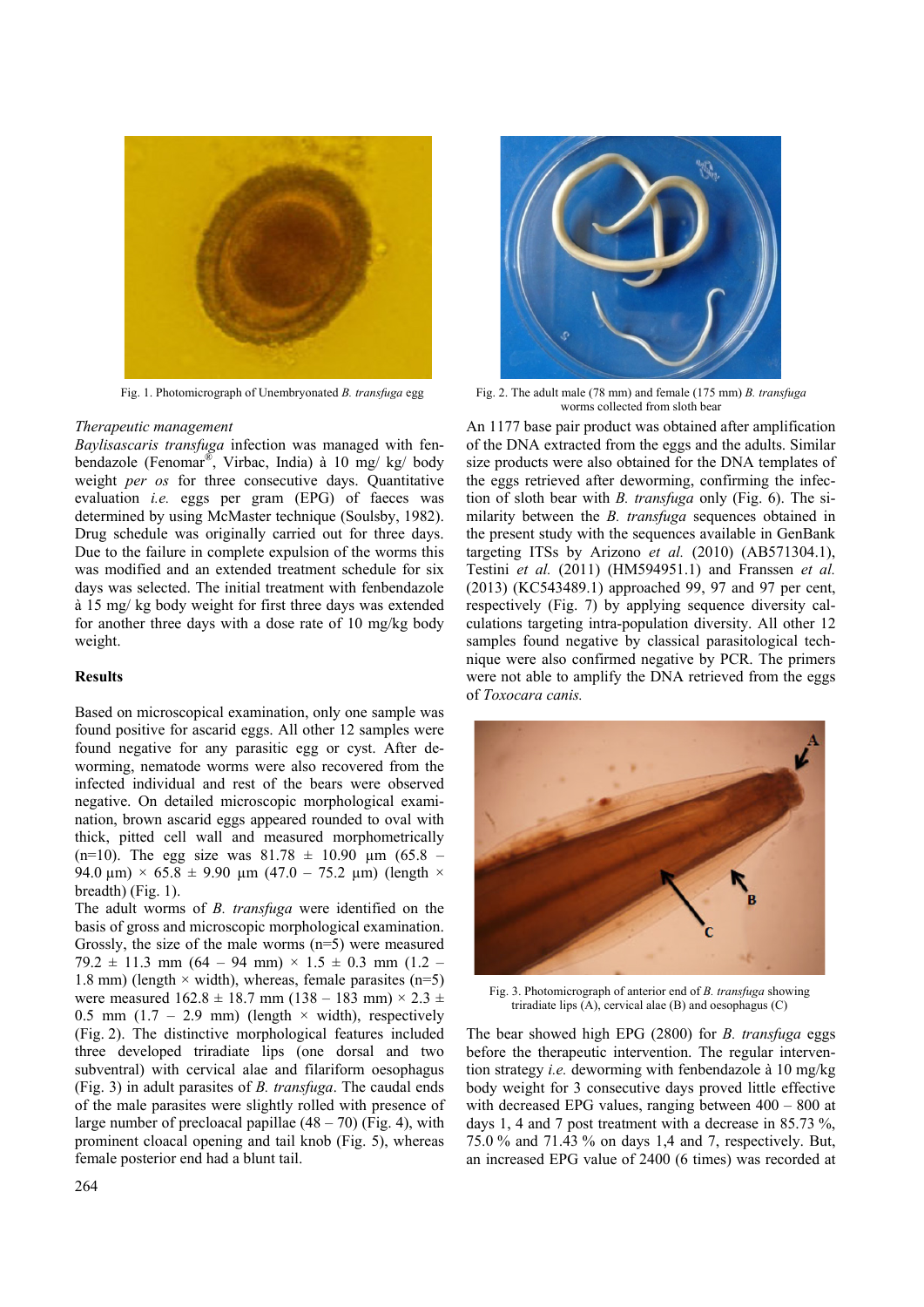

Fig. 4. Photomicrograph of the curved caudal end of male *B. transfuga* with precloacal papillae (P)

day 21 post treatment with respect to day 1. Therefore, a modified schedule was opted with an increased dose and period of treatment *i.e.* for 6 consecutive days with a dose rate of 15 mg/kg body weight for the first three days followed by 10 mg/kg body weight for the next three days. With an increased treatment period schedule the EPG values were observed zero at days 1, 4, 7 and 21 post treatment (after the last day of treatment).



Fig. 5. Photomicrograph of posterior end of male *B. transfuga*: cloacal opening (C) and tail knob (T)

#### **Discussion**

A detailed discussion has been made regarding the parasites of different species of bears by Rogers and Rogers (1976) in their review. Recently, baylisascariosis has been incriminated as unusual roundworms infection of animals and humans (Bauer, 2013). In India, a very limited study has been conducted on *B. transfuga i.e.* also on morphological identification. Thus, the present study targeted the morphological and molecular identification of this detrimental bear nematode. The morphometric observations of the eggs are in concordance with the morphometric

values reported by Sprent (1968), Papini *et al.* (1990) and Testini *et al.* (2011). Although, the morphological appearance and morphometric description of the eggs substantiates the identification of the parasite but due to the earlier report of incidence of *Toxocara canis* and *T. mystax* in bears (Couturier, 1954) necessitated the use of molecular techniques for specific identification and confirmation of the eggs of *B. transfuga*.

The morphological observations of adult male and female *B. transfuga* parasites were in corroboration with the observation of Testini *et al.* (2011), who recovered the same parasites from polar bears.

The product size of 1177 bp obtained after PCR amplification was in concordance with the study of Testini *et al.* (2011). The genetic markers targeted ITSs, showed marked interspecific differences with *B. procyonis* species (JQ403615.1), *B. columnaris* species (KC543484.1, KC543485.1, KC543486.1, KC543487.1, KC543488.1) and *B. schroederi* species (JN210911.1, JN210912.1) reported from Norway, the Netherlands and China, respectively (Fig. 7) on application of sequence diversity calculations. There was pronounced similarity with the sequences available in GenBank targeting ITSs of *B. transfuga*. Franssen *et al.* (2013) carried out the study on *B. transfuga* parasites recovered from brown bear and sloth bear; whereas, Testini *et al.* (2011) recovered the parasites from polar bears, which showed greater homology with the parasites recovered from sloth bears in the present study. The complete phylogenetic analysis of the sequences showed that the strain recovered in this study is most closely related to the parasite strain recovered from pigs (not from bears) which were delineated as *B. transfuga* by the authors (Arizono *et al.*, 2010). In order to check the specificity of the primers, simultaneous amplification of DNA extracted from the eggs of *T. canis* was carried out through PCR, which showed negative results (Fig. 6).



Fig. 6. PCR amplification targeting ITSs: M – 100bp plus Gene Marker,  $1 - PCR$  product of adult worm,  $2 - PCR$  product of eggs collectedbefore deworming, 3 – PCR product of eggs collected after deworming, 4 – Negative control, 5 – Negative control containing PCR products of *Toxocara canis* eggs, 6 – Non template control (without amplicon)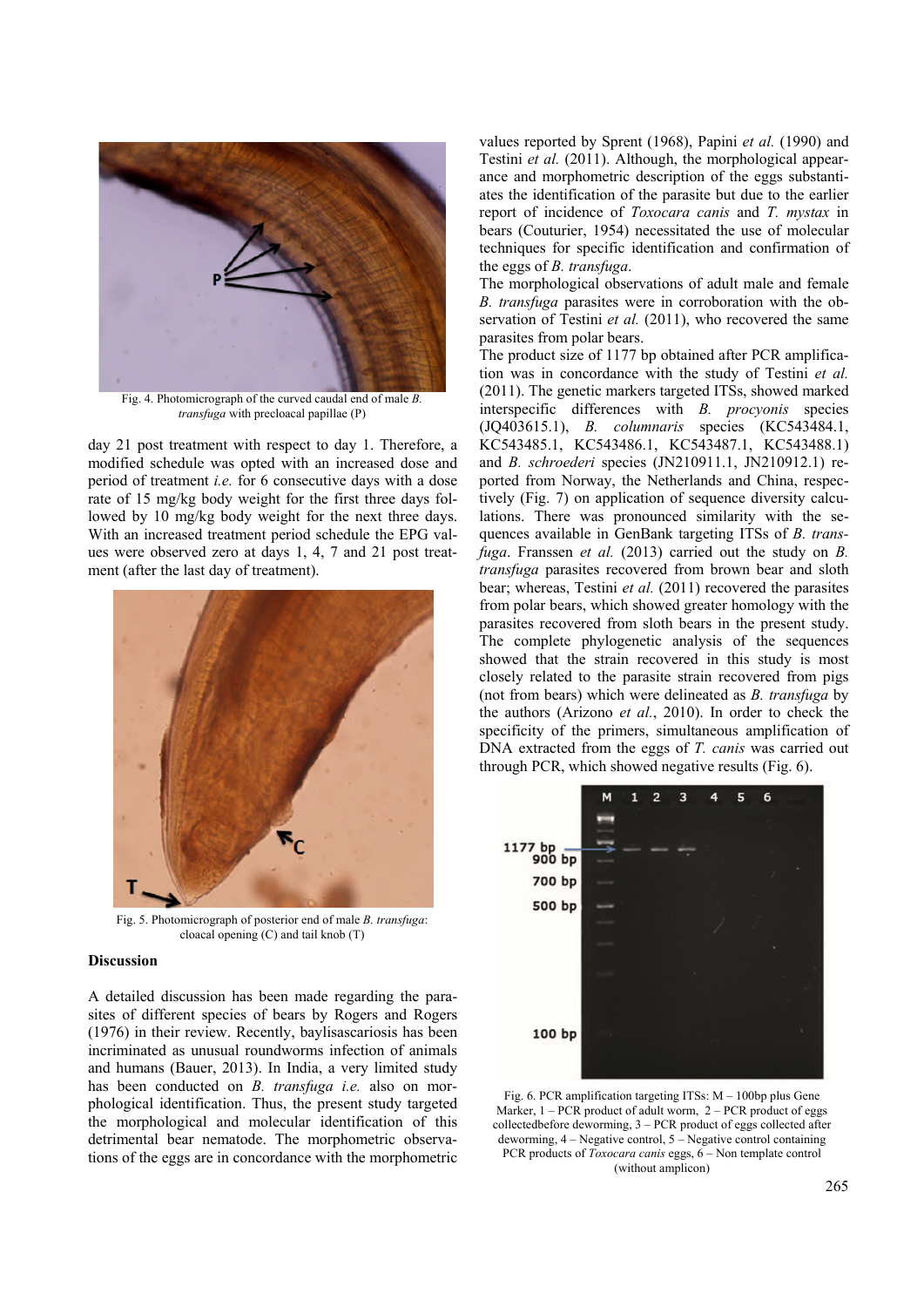

Fig. 7. Phylogenetic relationship of *Baylisascaris transfuga*, recovered from *Melursus ursinus*, and related species of *Baylisascaris* genus (The values/ numbers at the nodes of the branches depict confidence level)

The parasite under study possesses a direct life cycle and the mature females are capable of passing 10,000 to 20,000 eggs per gram of faeces, leading to heavy contamination of the environment (Papini *et al.*, 1994). Hence the parasite is considered to be difficult to eliminate from the environment. We have seen by *in vitro* developmental study on the eggs of this parasite that they require around  $12 - 15$  days to become infective when optimum temperature and humidity is provided (Moudgil *et al.*, 2014). Similarly, Papini *et al.*  (1994b) observed the development of *B. transfuga* eggs to infective stage on days 11 and 12 post incubation in 0.1 N sulphuric acid at room temperature. The present study revealed that three-day treatment schedule with benzimidazole (fenbendazole) is not sufficient to eliminate the parasite from the host as indicated by increase in EPG values at Day 21. This observation could be considered as treatment failure either due to development of tolerance or resistance, which could be attributed to regular use of fenbendazole as an anthelmintic in the bears for a long time with a lower dosage regimen *i.e.* 7.5 mg/ kg body weight or ineffective drug dosage as the bear failed to consume the whole therapeutic dose. Papini *et al*. (1994a) successfully used mebendazole against *B. transfuga* infection in polar bears. The benzimidazole resistance has been repeatedly reported in domestic animals (horses, sheep, goats, pigs, cattle) (Gerwert *et* al., 2002; Owen *et al.*, 2008; Sutherland & Leathwick, 2011) and recently in some zoo animals such as alpacas (Galvan *et al*., 2012) and giraffe (Garretson *et al*., 2009). This is the first report of benzimidazole (fenbendazole) resistance against *B. transfuga* in sloth bears. The enteric invasion of the definitive host by *B. transfuga* appears less pathogenic, unless heavy infection leads to serious complications, involving obstruction of the intestines (Bauer, 2013). The prophylactic and therapeutic management of this parasite

requires special attention due to availability of large number of the eggs in the environment of positive individuals. The resistance against benzimidazoles develop in stages and in the initial phase the individual parasites respond to repeated doses of the drug (Coles *et al*., 2001), as it has been observed in the present study. Thus, further study with another group of anthelmintic could help to overcome the resistance against *B. transfuga* in sloth bears.

## **Acknowledgements**

Authors are thankful to the Dean, Post Graduate Studies, GADVASU, Ludhiana and Chief Wildlife Warden, Punjab for providing all available helps to undertake this investigation. Thanks are also due to DST for providing INSPIRE fellowship to the first author for his doctoral programme.

## **References**

ARIZONO, N., YOSHIMURA, Y., TOHZAKA, N., YAMADA, M., TEGOSHI, T. (2010): Ascariasis in Japan: is pig- derived *Ascaris* infecting humans? *Japn. J. Infect. Dis.*, 63: 447 – 448

BAUER, C. (2013): Baylisascariosis – Infections of animals and humans with unusual roundworms. *Vet. Parasitol*., 193: 404 – 412. DOI: 10.1016/j.vetpar.2012.12.036

BAYLIS, H. A., DAUBNEY, R. (1922): Report on the parasitic nematodes in the collection of the zoological survey of India. *Mem. Indian Mus.,* 7: 263 – 347

COLES, G. C., WATSON, C. L., ANZIANI, O. S. (2001): Ivermectin-resistant *Cooperia* in cattle. *Vet. Rec.*, 148: 283 – 284

COUTURIER, M. (1954): L'Ours Brun. Cours Jean Jaures, Grenoble, France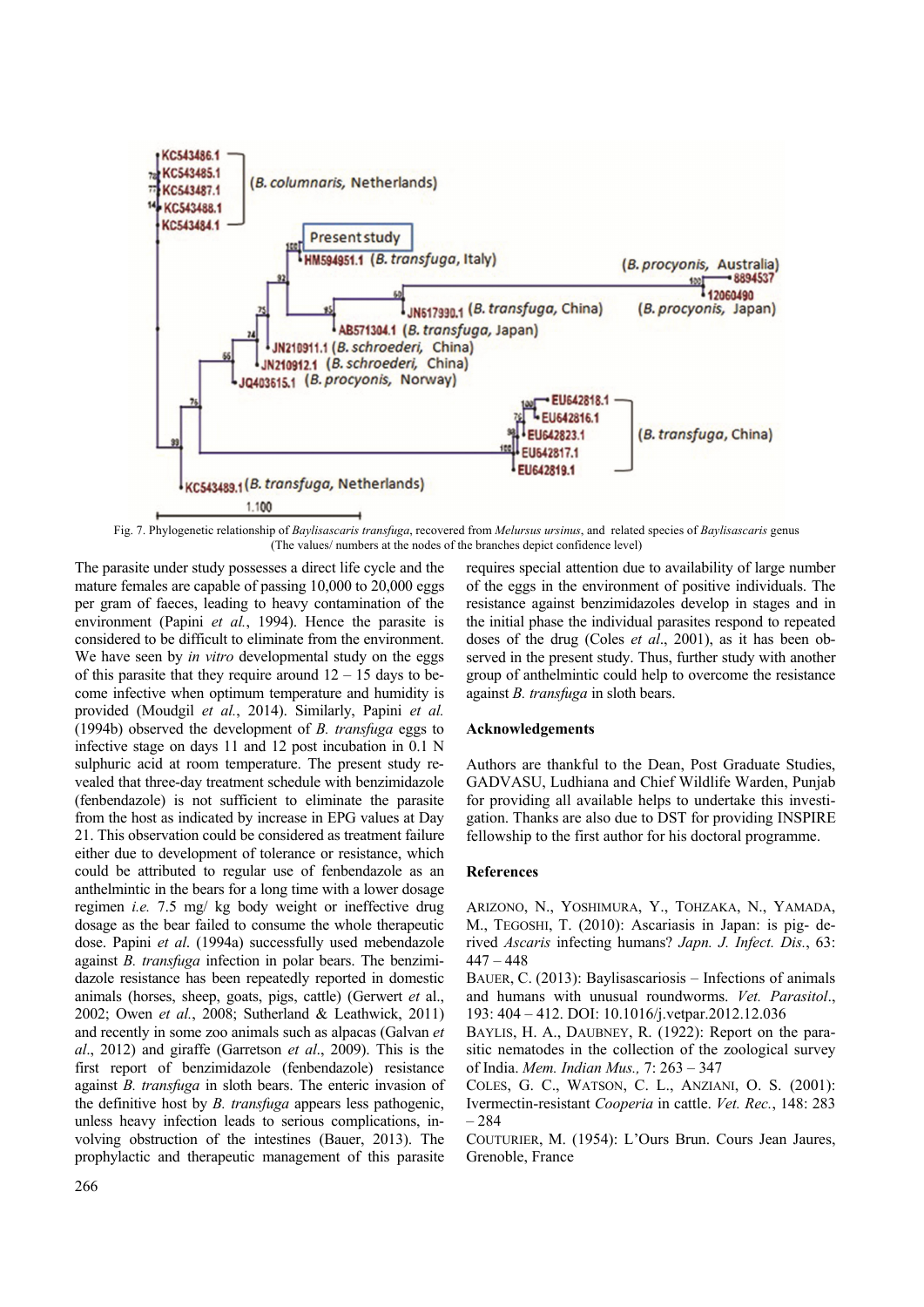DANGOUDOUBIYAM, S., VEMULAPALLI, R., KAZAKOS, K. R. (2009): PCR assays for detection of 283 *Baylisascaris procyonis* eggs and larvae. *J. Parasitol*., 95: 571 – 577

DE AMBROGI, M., AGHAZADEH, M., HERMOSILLA, C., HUBER, D., MAJNARIC, D. RELJIC, S., ELSON-RIGGINS, J. (2011): Occurrence of *Baylisascaris transfuga* in wild populations of European brown bears (*Ursus arctos*) as identified by a new PCR method. *Vet. Parasitol*., 179: 272 – 276. DOI: 10.1016/j.vetpar.2011.02.025

FOSTER, G. W., CUNNINGHAM, M. W., KINSELLA, J. M., FORRESTER, D. J. (2004): Parasitic helminths in black bear cubs (*Ursus americanus*) from Florida. *J. Parasitol*., 90: 173 – 175. DOI: 10.1645/GE-1905.1

FRANSSEN, F., XIE, K., SPRONG, H., VAN DER GEISSEN, J. (2013): Molecular analysis of *Baylisascaris columnaris*  revealed molecular and nuclear polymorphisms. *Parasit. Vectors*, 6: 124. DOI: 10.1186/1756-3305-6-124

GALVAN, N., MIDDLETON, J. R., NAGY, D. W., SCHULTZ, L. G., SCHAEFFER, J. W. (2012): Anthelmintic resistance in a herd of alpacas (*Vicugna pacos*). *Can. Vet. J.*, 53: 1310 – 1313

GARRETSON, P. D., HAMMOND, E. E., CRAIG, T. M., HOLMAN, P. J. (2009): Anthelmintic resistant *Haemonchus contortus* in a giraffe (*Giraffa camelopardalis*) in Florida. *J. Zoo. Wildl. Med*., 40: 131 – 139. DOI: 10.1638/2007- 0094.1

GERWERT, S., FAILING, K., BAUER, C. (2002): Prevalence of levamisole and benzimidazole resistance in *Oesophagostomum* populations of pig-breeding farms in North Rhine-Westphalia, Germany. *Parasitol Res.*, 88: 63 – 68. DOI: 10.1007/s004360100507

ISLAM, S., NASHIRUDDULLAH, N. (2000): *Baylisascaris transfuga* from a Himalayan black bear (*Selenarctos thibetinus*). *J. Vet. Parasitol*., 14: 81 – 82

KAZACOS, K. R., TUREK, J. J. (1983): Scanning electron microscopy of the eggs of *Baylisascaris procyonis, Baylisascaris transfuga* and *Parascaris equorum*, and their comparison with *Toxocara canis* and *Ascaris suum*. *P. Helm. Soc.Washington*, 50: 36 – 42

MATOFF, K., KOMANDAREV, S. (1965): Comparative studies on the migration of the larvae of *Toxascaris leonina* and *Toxascaris transfuga*. *Z. Parasitenkd*., 25: 538 – 555

MOUDGIL, A. D., SINGLA, L. D., SINGH, M. P. (2014): *In vitro* study targeting on developmental embryonation pattern of eggs of ascarid species of wild animals. *Appl. Biol. Res.*, 16: (In press)

NASHIRUDDULLAH, N., CHAKRABORTY, A. (2001): Parasites of captive wild carnivores of Assam State Zoo. *Intas Polivet*, 2: 173 – 81

OWEN, J., SLOCOMBE, D., COTÉ, J. F., DE GANNES, R. V. G. (2008): The persistence of benzimidazole-resistant cyathostomes on horse farms in Ontario over 10 years and the effectiveness of ivermectin and moxidectin against these resistant strains. *Can. Vet. J.*,  $49:56-60$ 

PAPINI, R., CAVICCHIO, P., CASAROSA, L. (1990): *Baylisascaris transfuga* found in captive polar bears (*Thalarctos maritimus*) in Italy. *Ann. Fac. Med. Vet .Univ. Pisa*, 43:  $151 - 155$ 

PAPINI, R., CAVICCHIO, P., CASAROSA, L. (1993): Experimental infection in chickens with larvae of *Baylisascaris transfuga* (Nematoda: Ascaridoidea). *Folia Parasitol.*, 40: 141 – 143

PAPINI, R., CAVICCHIO, P., CASAROSA, L. (1994a): *In vivo* ovicidal effect of mebendazole on *Baylisascaris transfuga*  eggs. *Recl. Med. Vet*., 1: 55 – 57

PAPINI, R., MALLOGGI, M., CAVICCHIO, P., CASAROSA, L. (1994b): Observations on the development of *Baylisascaris transfuga* eggs. *Helminthologia*, 31: 5 – 7

PAPINI, R., RENZONI, G., MALLOGGI, M., CASAROSA, L. (1994c): Visceral larva migrans in mice experimentally infected with *Baylisascaris transfuga* (Ascarididae: Nematoda). *Parasitologia*, 36: 321 – 329

PAPINI, R., RENZONI, G., LO PICCOLO, S., CASAROSA, L. (1996): Ocular larva migrans and histopathological lesions in mice experimentally infected with *Baylisascaris transfuga* embryonated eggs. *Vet. Parasitol*., 61: 315 – 320. DOI: 10.1016/0304-4017(95)00825-X

ROGERS, L. L., ROGERS, S. M. (1976): Parasites of bears: a review. *Int. Conf. Bear Res. Manage*., 3: 411 – 430

SATO, H., MATSUO, K., OSANAI, A., KAMIYA, H., AKAO, N., OWAKI, S., FURUOKA, H. (2004): Larva migrans by *Baylisascaris transfuga*: fatal neurological diseases in Mongolian jirds, but not in mice. *J. Parasitol*., 90: 774 – 781. DOI: 10.1645/GE-3330

SATO, H., UNE, Y., KAWAKAMI, S., SAITO, E., KAMIYA, H., AKAO, N., FURUOKA, H. (2005): Fatal *Baylisascaris* larva migrans in a colony of Japanese macaques kept by a safaristyle zoo in Japan. *J. Parasitol*., 91: 716 – 719. DOI: 10.1645/GE-3374RN

SINGH, P., GUPTA, M. P., SINGLA, L. D., SINGH, N., SHARMA, D. R. (2009): Prevalence and chemotherapy of gastrointestinal helminthic infections in wild carnivores of Mahendra Choudhury Zoological Park, Punjab. *J. Vet. Parasitol*., 20: 17 – 23

SOULSBY, E. J. L. (1982): *Helminths, Arthropods and*  Protozoa of Domesticated Animals. 7<sup>th</sup> Edition, Bailliére-Tindall, London

SPRENT, J. F. A. (1968): Notes on *Ascaris* and *Toxascaris* with a definition of *Baylisascaris* gen. nov. *Parasitology*, 58: 185 – 198

SUTHERLAND, I. A., LEATHWICK, D. M. (2011): Anthelmintic resistance in nematode parasites of cattle: a global issue? *Trends Parasitol.*, 27: 176 – 181. DOI: 10.1016/ j.pt.2010.11.008

SUTHERLAND, I. A., LEE, D. L., LEWIS, D. (1988): Detection of benzimidazole resistance in trichostrongylid nematodes. *Trends Parasitol.*, 4: 22 – 24. DOI: 10.1016/0169- 4758(88)90055-5

TAMURA, K., PETERSON, D., PETERSON, N., STECHER, G., NEI, M., KUMAR, S. (2011): MEGA5: molecular evolutionary genetics analysis using maximum likelihood, evolutionary distance, and maximum parsimony methods. *Mol. Biol. Evol.*, 28: 2731 – 2739. DOI: 10.1093/molbev/msr121

TESTINI, G., PAPINI, R., LIA, R. P., PARISI, A., DANTAS-TORRES, F., TRAVERSA, D., OTRANTO, D. (2011): New insights into the morphology, molecular characterization